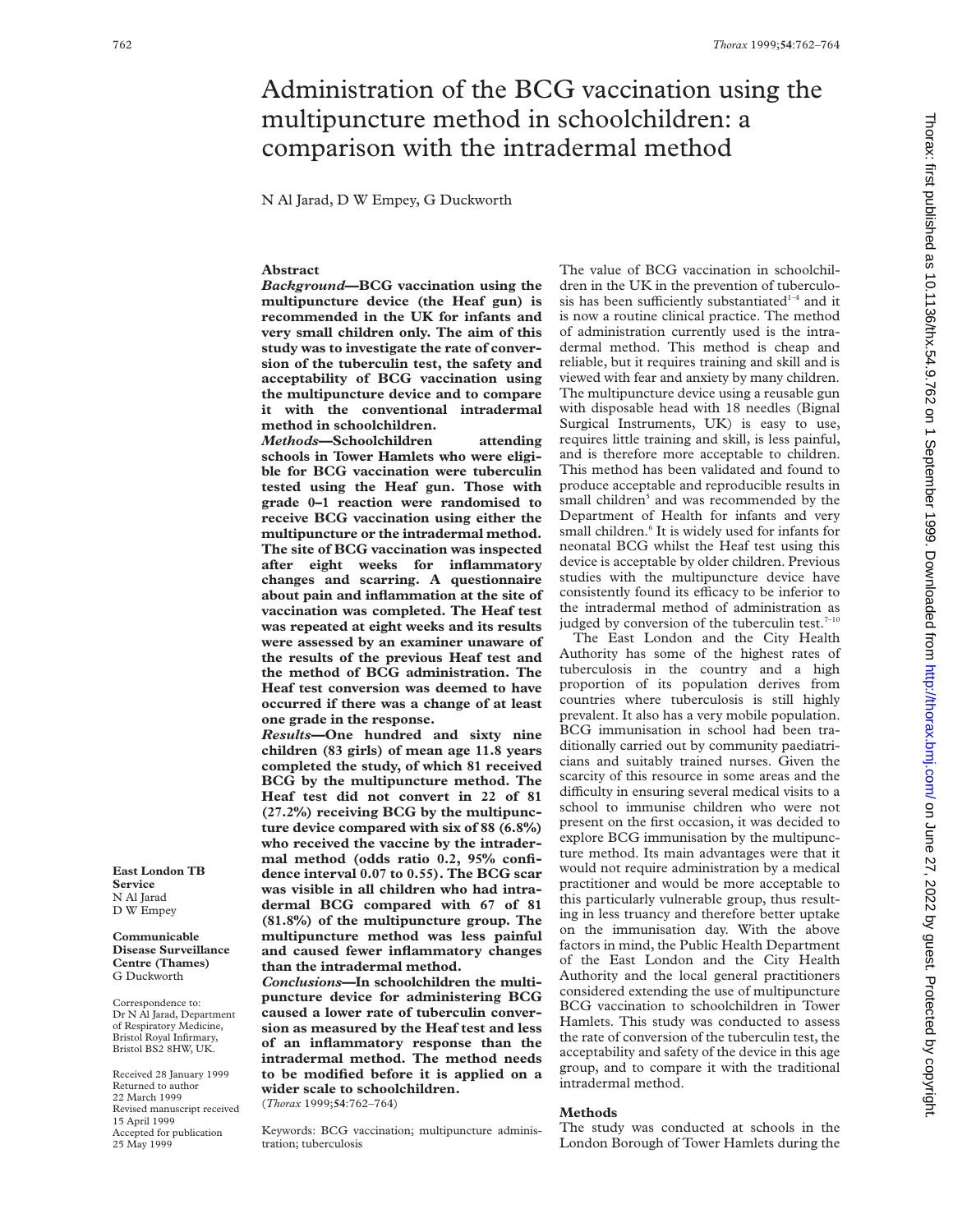*Table 1 Conversion of the Heaf test*

| Heaf test grade before and<br>after $BCG$ (test 1-test 2) | Intradermal<br>method $(n = 88)$ | Multipuncture<br>method $(n = 81)$ |  |  |
|-----------------------------------------------------------|----------------------------------|------------------------------------|--|--|
| $0 - 0$                                                   |                                  | 6                                  |  |  |
| $0 - 1$                                                   | 43                               | 45                                 |  |  |
| $0 - 2$                                                   | 27                               | 8                                  |  |  |
| $1 - 1$                                                   | 5                                | 16                                 |  |  |
| $1 - 2$                                                   | 12.                              | 6                                  |  |  |
| Total cases of conversion                                 | 82 (93.2%)                       | 59 $(72.8\%)*$                     |  |  |

\*Odds ratio 0.2 (95% CI 0.07 to 0.55),  $\chi^2 = 12.6$ , p<0.001.

annual BCG vaccination programme. The study was approved by the ethics committee of the East London and City Health Authority. The nature of the study was explained and a written consent form was sent to the children's parents. To ensure consistency two examiners performed all Heaf tests and BCG vaccinations and assessed the results of the tests and the vaccination site. Batch numbers of both types of vaccinations were noted but not taken into account during study analysis.

All children who had not been previously vaccinated and who had no contraindication to tuberculin testing or to BCG vaccination were included. They were tuberculin tested using the Heaf gun. The Heaf test was assessed after seven days and those with grade 0–1 reactions were included in the study with parental written consent. The children were randomised to receive the BCG either by the intradermal or the multipuncture method.

High strength BCG vaccine with each vial containing 50–250 million colony forming units (Evans Medical) was used for the multipuncture method.<sup>6</sup> Each vial was constituted with 0.3 ml sodium chloride. Eighteen needle disposable heads set to penetrate to a depth of 2 mm (Bignal Surgical Instruments) were used to administer the BCG through the skin overlying the left deltoid muscle. A single puncture was applied.

The intradermal vaccine was prepared in the standard way.<sup>6</sup> Injection of 0.1 ml of the vaccine (Evans Medical) was performed using a 1 ml disposable syringe and 24 gauge needle. Each vial contained 5–25 million colony forming units. The site of injection was the skin overlying the insertion of the left deltoid muscle.

The BCG site was inspected after eight weeks and inflammatory changes, abscess formation, and vesiculation were noted. The transverse diameter of the induration of the response to BCG was measured. At this visit an examiner completed a questionnaire about the child's attitude to immunisation (apprehension about the vaccination) and any pain resulting from the vaccination. The Heaf test was then repeated on the opposite arm to the first test and the results were assessed seven days later by an examiner unaware of the BCG type and the results of the initial Heaf test. The results of the two Heaf tests were compared. A conversion was considered to have occurred if there was at least one grade increment in the second test compared with the first test—that is, from grade 0 to grade 1, from grade 0 to grade 2, or from grade 1 to grade 2.

#### **Results**

One hundred and sixty nine children (83 girls) completed the study. Eighty one of mean age 11.3 years (range 10–14) received the BCG vaccination by the multipuncture method and 88 of mean age 11.4 years (range 10–14) were vaccinated by the intradermal method. The ethnic distribution was similar in both groups.

The Heaf test showed tuberculin conversion in 82 of the 88 children (93.2%) receiving the intradermal vaccine compared with 59 of 81 (72.8%) of those receiving the multipuncture method (odds ratio 0.2, 95% confidence interval 0.07 to 0.55,  $\chi^2 = 12.6$ , p<0.001). Table 1 shows details of the conversion of the Heaf test.

Initially, apprehension about the BCG vaccination was similar in both groups. Children who received the vaccine by the intradermal method experienced pain more often than those who had the multipuncture method. Inflammatory changes, vesiculation, and discharge from the BCG site were also more common in those receiving the intradermal method. A BCG inflammatory response was not visible in 17.3% of children following use of the multipuncture device. All children who were immunised by the intradermal method had a visible scar. Table 2 shows details of the side effects of the two methods.

There were no significant inter-examiner differences with regard to the conversion rate of the Heaf test for either the multipuncture or the intradermal methods.

## **Discussion**

This is the first study to compare the efficacy of BCG vaccination and its side effects using the Bignal multipuncture device with the reusable handle and disposable heads. This study is also the first in schoolchildren to evaluate the results of the BCG vaccination by the Heaf test. Previous studies used the increase in diameter of the reaction to the Mantoux test. $710$ 

Conversion of the Heaf test eight weeks after BCG vaccination was less frequent in those vaccinated by the multipuncture method than

*Table 2 Inflammatory changes in the injection site and attitude towards BCG vaccination. Odds ratio refers to the multipuncture method*

|                             | Intradermal method<br>$(n = 88)$ | Multipuncture<br>method $(n = 81)$ | Odds ratio (95%<br>confidence interval) |      | p value |
|-----------------------------|----------------------------------|------------------------------------|-----------------------------------------|------|---------|
| Apprehension from injection | 49 (55.7%)                       | 53 (65.4%)                         | $0.66$ (0.34 to 1.29)                   | 1.4  | NS      |
| Pain                        | 51 (58%)                         | $23(28.4\%)$                       | $0.49$ (0.33 to 0.72)                   | 15.0 | < 0.001 |
| Inflammatory changes        | $47(58.0\%)$                     | $10(12.3\%)$                       | $0.23$ (0.13 to 0.43)                   | 30.0 | < 0.001 |
| Vesiculation                | 24 (27.3%)                       | $0(0\%)$                           | —*                                      | 25.6 | < 0.001 |
| Discharge from BCG site     | $13(14.8\%)$                     | $1(1.2\%)$                         | $0.8$ (0.01 to 0.62)                    | 10.1 | < 0.002 |
| Scar visible                | 88 (100%)                        | 67(82.7%)                          | $0.83$ (0.75 to 0.91)                   | 16.5 | < 0.001 |

\*Odds ratio could not be calculated due to the zero value.